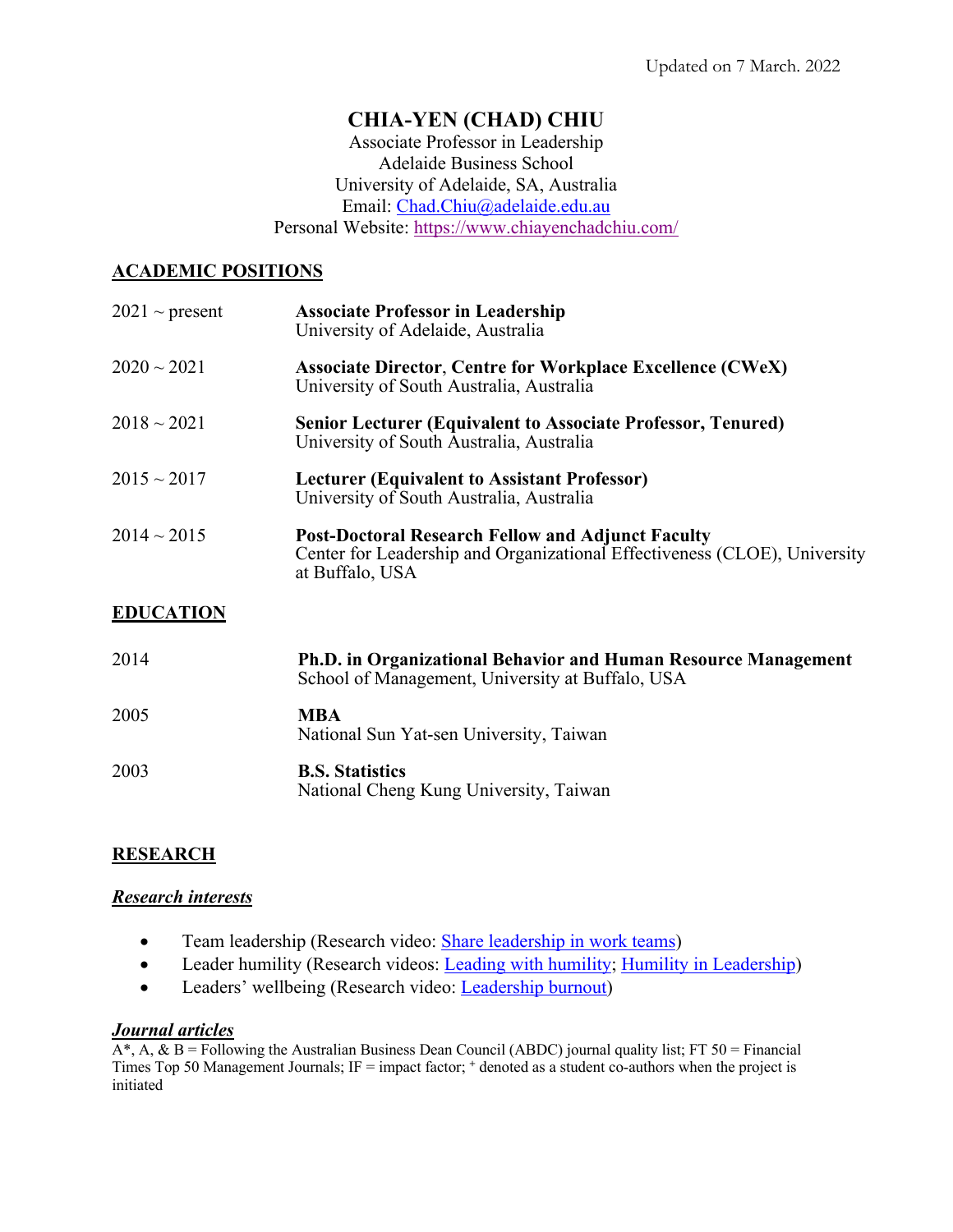- 1. **Chiu, C.**, Balkundi, P., Owens, B., & Tesluk, P. (2022). Shaping positive and negative ties to improve team effectiveness: The roles of leader humility and team helping norms. *Human Relations, 75*(3), 502-531. https://doi.org/10.1177%2F0018726720968135 (A\*; FT 50; IF = 5.73)
	- Featured in *UniSA News*: Humble pie: Soul food for the best leaders, *UBNow News*: Study urges resolving negativity through humility, and *SHRM*: Hail to the 'humble' manager.
	- Reported by Yahoo Finance, Australian Times, Florida News Times, and COSMOS Magazine.
- 2. **Chiu, C.**, Marrone, J. A., & Tuckey, M. R. (2021). How do humble people mitigate group incivility? An examination of the social oil hypothesis of collective humility. *Journal of Occupational and Health Psychology*, *26*, 361-373. https://doi.org/10.1037/ocp0000244 (A;  $IF = 7.25$ ).
- 3. Sinha, R., **Chiu, C.,** & Srinivas, S. (2021). Shared leadership and relationship conflict in teams: The moderating role of team power base diversity. *Journal of Organizational Behavior*, *42*, 649-667*.* https://doi.org/10.1002/job.2515 (A\*; IF = 8.17).
- 4. **Chiu, C.**, Nahrgang, J., Bartram+, A., Wang, J.+, & Tesluk, P. (2021). Leading the team, but feeling dissatisfied: Investigating informal leaders' energetic activation and work satisfaction and the supporting role of formal leadership. *Journal of Organizational Behavior,42*, 527-550. https://doi.org/10.1002/job.2511 ( $A^*$ ; IF = 8.17).
	- Featured in *UB Now News*: Informal leaders need boss' support, study finds
	- Featured in *Harvard Business Review*: Informal Leadership Comes at a Cost, 推行非 正式領導不能忽略這些事 (in Mandarin)
	- Nominated as one of HBR's most-read research articles of 2021
- 5. Sanner, B., Evans, K., & **Chiu, C.** (2021). Shared leadership, unshared burden: How shared leadership structure schema lowers individual enjoyment without increasing performance. *Group and Organization Management*, *46,* 1027-1072. https://doi.org/10.1177/1059601121997225 (A; IF = 3.94)
- 6. **Chiu, C**., Lin, H-C., & Ostroff., C. (2021). Fostering team learning orientation magnitude and strength: Roles of transformational leadership, team personality heterogeneity and behavioral integration. *Journal of Occupational and Organizational Psychology, 94,* 187-216 https://doi.org/10.1111/joop.12333 (A; IF = 4.57)
- 7. Xu+, N., **Chiu, C.**, Treadway, D. (2019) Tensions between diversity and shared leadership: The role of political skill. *Small Group Research*, *50*, 507-538. https://doi.org/10.1177/1046496419840432 (A; IF = 1.75)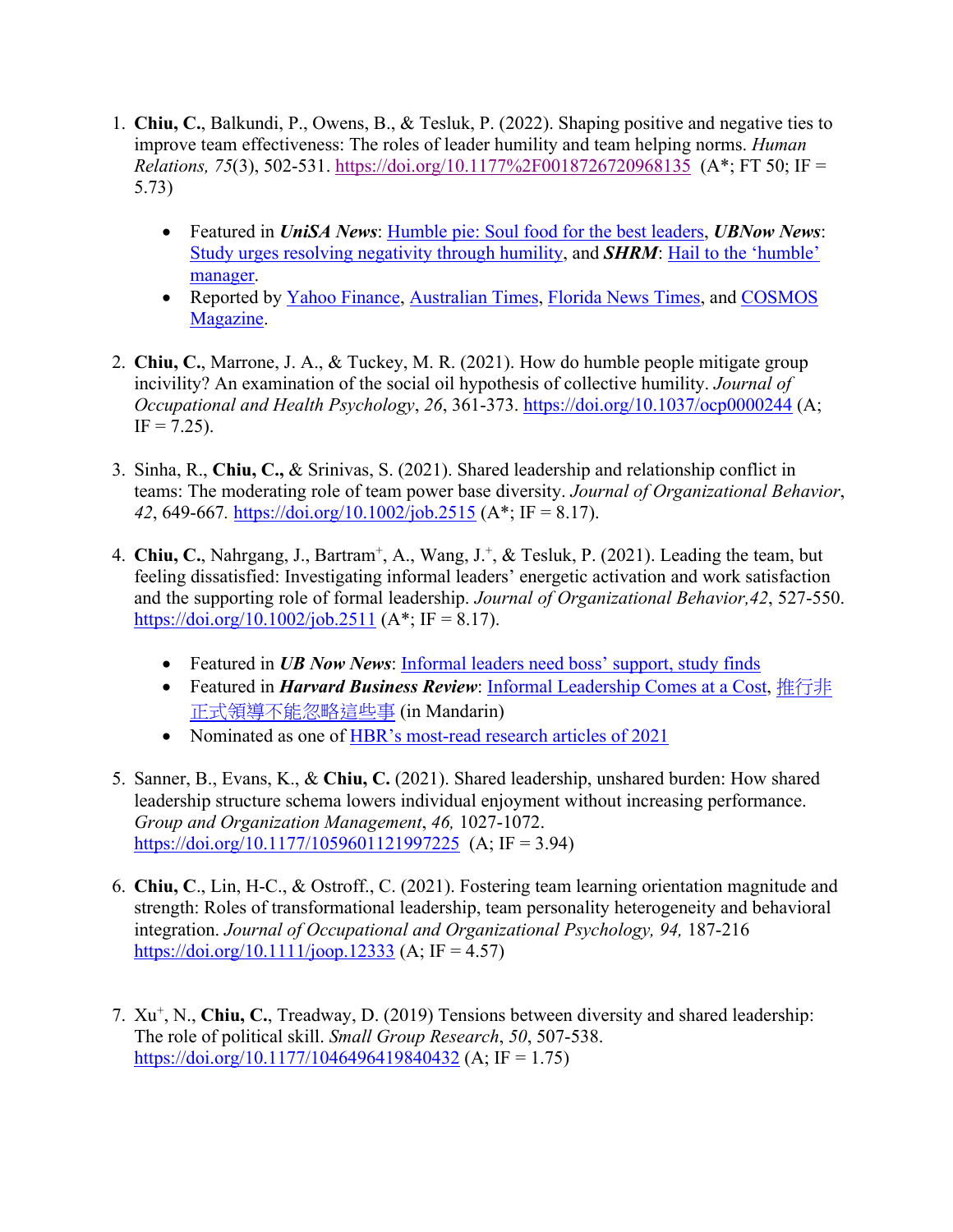- 8. Mao+, J., **Chiu, C.,** Owens, B., Liao, J., & Brown+, J. (2019). Growing followers: Exploring the effects of leader humility on follower self-expansion, self-efficacy, and performance. *Journal of Management Studies*, *56*, 343-371. https://doi.org/10.1111/joms.12395 (A\*; FT 50;  $IF = 4.89$
- 9. **Chiu, C.**, Balkundi, P., & Weinberg, F. J. (2017). When managers become leaders: The role of manager network centralities, social power, and followers' perception of leadership. *Leadership Quarterly*, *28*, 334-348. http://dx.doi.org/10.1016/j.leaqua.2016.05.004 (A\*; IF = 3.31)
	- Finalist for best student paper award of MOC division, Academy of Management 2013
	- Reviewed by *I/O at Work*, How Managers Becomes Leaders
	- Nominated as an example of "best methodological practices" by Aguinis et al. (2019), *Organizational Research Methods*. https://doi.org/10.1177/1094428119836485 (A\*)
- 10. **Chiu, C.,** Owens, B.\*, & Tesluk, P.\* (2016). Initiating and utilizing shared leadership in teams: The role of leader humility, team proactive personality, and team performance capability. *Journal of Applied Psychology, 101,* 1705-1720. http://dx.doi.org/10.1037/apl0000159 (A\*; FT 50; IF = 5.09) (\*The two authors contribute equally)
	- Dissertation paper
	- Reviewed by *I/O at Work,* Shared Leadership Can Boost Team Performance
	- Presented at *UBSOM Youtube Channel*, Shared leadership builds better teams Two Minute Tuesdays
- 11. Brouer, R., **Chiu, C.**, & Wang, L. (2016). Political skill dimensions and transformational leadership in China. *Journal of Managerial Psychology*, *31*, 1040-1056. (B; IF = 1.20) http://dx.doi.org/10.1108/JMP-05-2014-0166
- 12. Dansereau, F., Seitz, S., **Chiu, C.**, Shaughnessy, B.A., & Yammarino, F. (2013). What makes leadership, leadership: Using self-expansion theory to integrate traditional and contemporary approaches. *Leadership Quarterly*, *24*, 798-821. http://dx.doi.org/10.1016/j.leagua.2013.10.008 (A\*; IF = 2.71)
	- Lead article

## *Book chapters & conference proceedings*

- 1. Wallace, A.S., **Chiu, C.** & Owens, B.P. (2016). Organizational humility and the better functioning business nonprofit and religious organizations, in E Worthington, D Davis & J Hook (eds.), *Handbook of Humility* (pp. 246-259), Routledge, United Kingdom.
- 2. Kim, K., Dansereau, F., Kim, I. S., Wang, L., Cho, J., & **Chiu, C.** (2013). Addendum: Extending the Concept of Charismatic Leadership Further. *In Transformational and*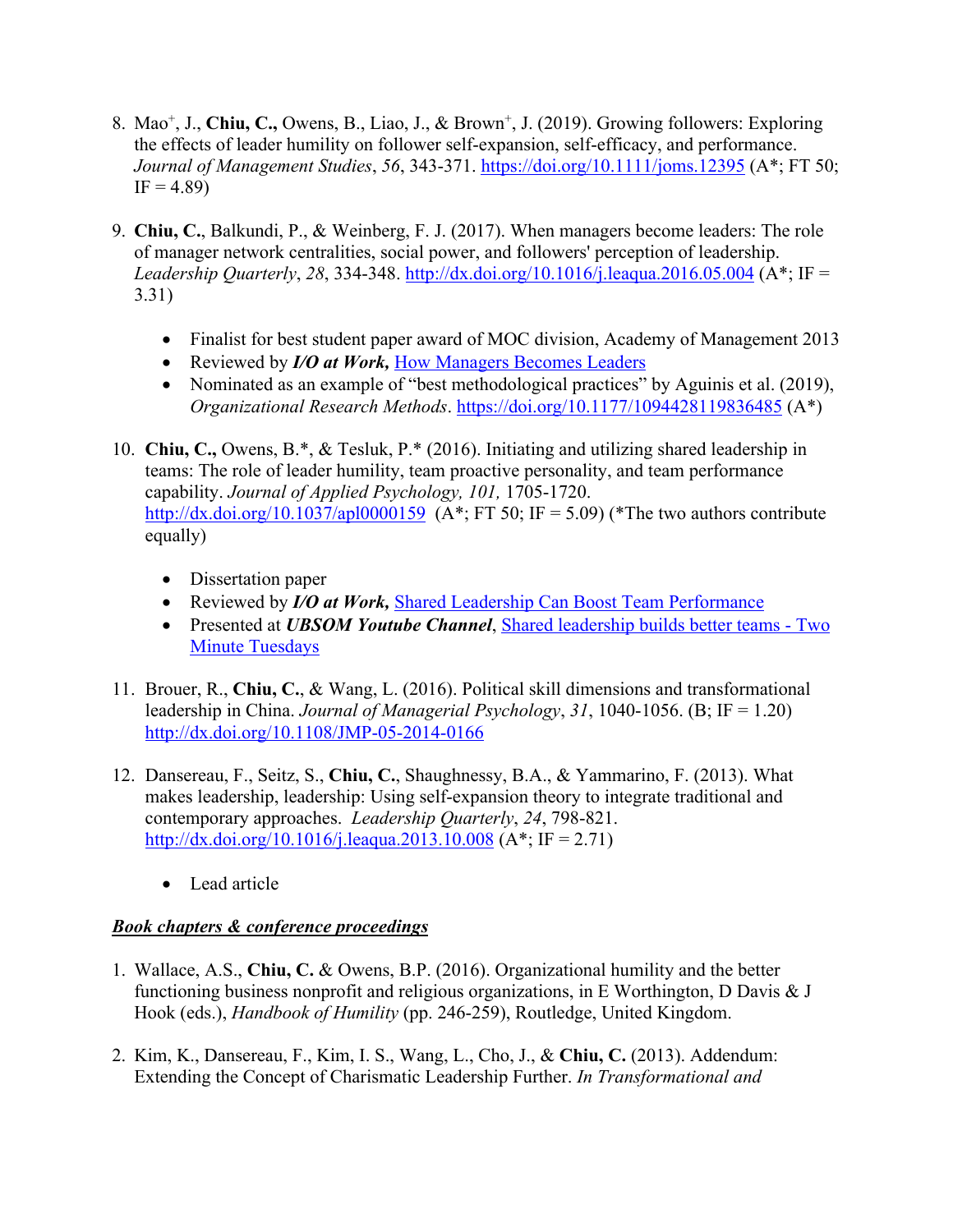*Charismatic Leadership: The Road Ahead 10th Anniversary Edition* (pp. 195-199). Emerald Group Publishing Limited.

3. **Chiu, C.**, Lin, H., & Chien, S. (2009, August). Transformational leadership and team behavioral integration: The mediating role of team learning. In *Academy of Management Proceedings* (Vol. 2009, No. 1, pp. 1-6). Briarcliff Manor, NY 10510: Academy of Management.

## *Ongoing Projects*

- 1. **Chiu, C.**, Wu, C-H., Bartram, A., Lee, C., & Parker, S. Manuscript on leader proactive personality and team social loafing. Under Review at *Journal of Vocational Behavior* (A\*).
- 2. Lee, Y-P., & Chiu, C. Manuscript on managers' calling and their felt guilty during the COVID-19 pandemic period. Under Review at *Journal of Applied Psychology* (A\*/FT 50)
- 3. Owens, B. Howell, J., Bennion, C., & **Chiu., C.** Manuscript on leader humility and team engagement. Under Review at *Journal of Management* (A\*/FT50)
- 4. Gazdag, B. A., **Chiu, C.,** & Hoobler, J. Manuscript on gender social roles and female leadership. Target: *Organizational Behavior and Human Decision Processes*(A\*)
- 5. **Chiu, C.**, Howard, M., Mclnnes, E., Kulik, C., & Tuckey, M. Manuscript on managers' work energy during the COVID-19 pandemic period. Target: *Journal of Management* (A\*/FT 50)

# *Conference presentations*

- 1. Lee, Y-P, & **Chiu, C.** (2021). Necessary evil but necessary guilt? Exploring how perceived work as a calling influences individuals' felt guilt after making tough decisions. Paper presented at the Australia & New Zealand Academy of Management (ANZAM) Virtual Conference.
- 2. **Chiu, C**., & Marrone, J. (2020). *How humble employees mitigate workplace incivility: Role of humility composition and humility norm*. Paper presented at the Academy of Management Virtual Meeting.
- 3. Chan, E., **Chiu, C.,** Hekman, D., & Owens, B. (2020). *How does expressing humility affect females? the role of supervisors' gender*. Paper presented at the Academy of Management Virtual Meeting.
- 4. Gazdag, B., & **Chiu, C.,** (2020). *The positive consequences of negative workplace experiences: A conceptual model*. In Rehbock, S. (Chair), Critical events at a critical time: Setbacks and shocks in early career stages. Paper presented at the Academy of Management Virtual Meeting.
	- Winner of Best Symposium in Management Education and Development Award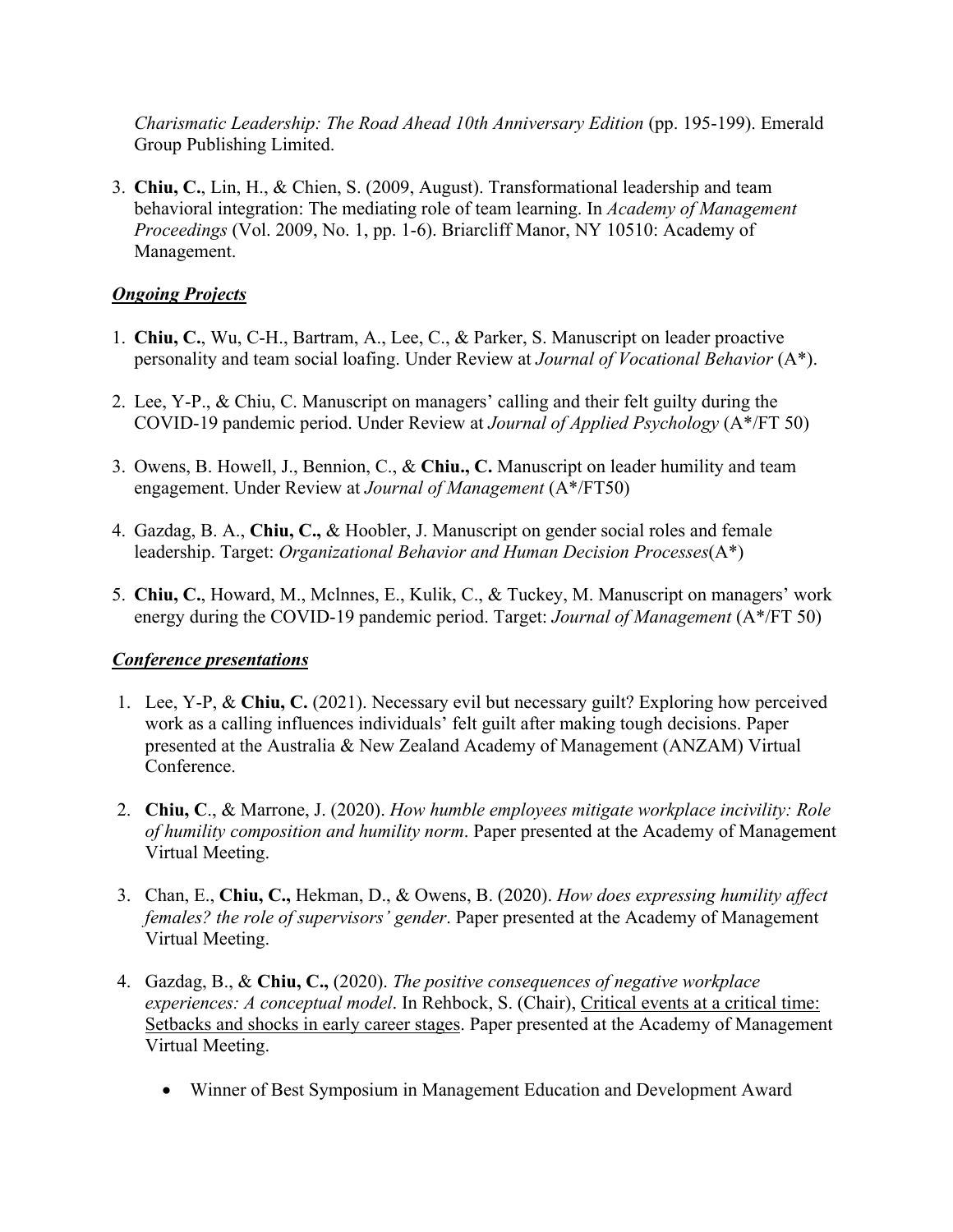- 5. **Chiu, C.,** Chan, E., & Hekman, D. (2019). *How does expressing humility affect female leaders? Role of supervisors' gender*. In Farro, A. (Chair), Gender as a substantive variable in leadership studies: Individual and team level perspectives. Symposium conducted at Academy of Management Annual Meeting, Boston, USA.
- 6. Gazdag, B., **Chiu, C.**, Hoobler, J., & Gould, J. (2019). *How connected are you? The role of networking and gender in assessments of leadership aspirations.* Paper presented at the Academy of Management Annual Meeting, Boston, MA, USA.
- 7. Bartram, A., **Chiu, C.,** & Wu, C-H. (2019). *How and when can proactive leaders induce or beat social loafing in teams*? Paper presented at the Academy of Management Annual Meeting, Boston, MA, USA.
- 8. **Chiu, C.**, & Marrone, J. (2018) *Enhancing helping behavior in teams: The effects of team humility composition and leader morality on team incivility norm*. In Lehmann, M., & Ou, A. (co-Chairs), Humility: A cascade of benefits and its tributaries. Symposium conducted at Academy of Management Annual Meeting, Chicago, USA.
- 9. Gazdag, B. A., **Chiu, C.,** & Gould., J. (2018). *The role of perceived networking ability in the selection of male and female leaders.* In Gloor, J., & Peus, C. (co-Chairs), Retain–not retrain: A focus on fit for early career female leaders. Symposium conducted at Academy of Management Annual Meeting, Chicago, USA.
- 10. Sinha, R., & **Chiu, C.** (2017). *Does informal leadership always benefits team performance? Role of variance in team personality composition*. Paper presented at the Australia & New Zealand Academy of Management (ANZAM), Melbourne, Australia.
- 11. Gazdag, B. A. & **Chiu, C.** (2017). The role of networks and resilience in gendered social roles. Poster presented at the joint European Association for Social Psychology (EASP) and Society for Personality and Social Psychology (SPSP) Meeting, Berlin, Germany.
- 12. Sinha, R., & **Chiu, C.** (2017). *Does shared leadership always benefits team performance? Role of variance in team personality composition*. In **Chiu, C.** & Sinha, R. (co-Chairs), A network approach to understanding the antecedents and consequences of team leadership. Symposium conducted at Academy of Management Annual Meeting, Atlanta, USA.
	- This symposium has been selected as a showcase symposium
- 13. Xu, N., & **Chiu, C.** (2016). *Mitigating the negative effects of team diversity on shared leadership: The moderating effect of team political skill*. Paper presented at the Academy of Management Annual Meeting, Anaheim, CA, USA.
- 14. Mao, J., **Chiu, C.,** & Liao, J. (2016). Why humble leaders are effective? A self-expansion perspective. Paper presented at the Academy of Management Annual Meeting, Anaheim, CA, USA.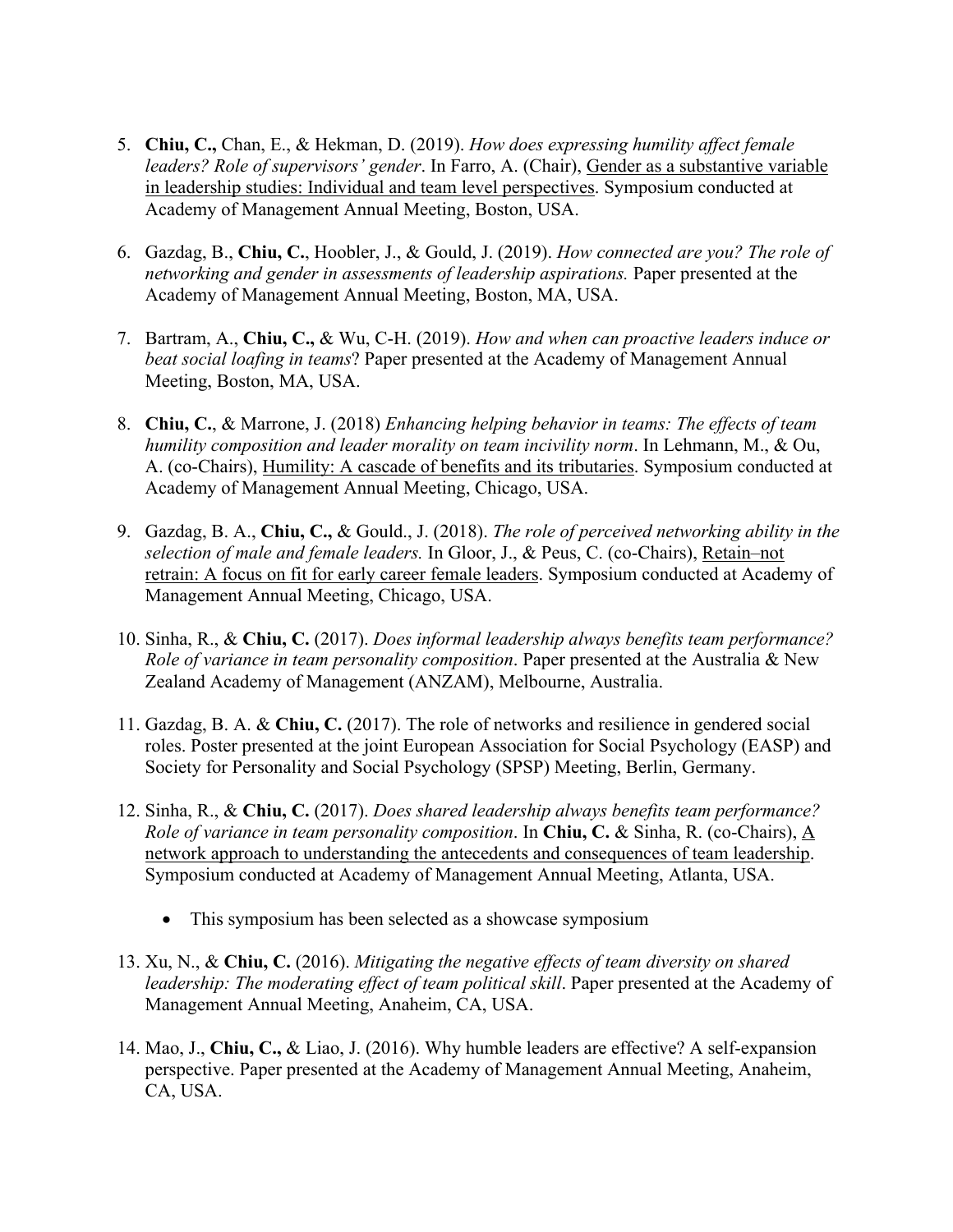- 15. **Chiu, C.,** & Tesluk, P. (2016). *Stepping up to lead: Antecedents and consequences of informal leadership in work teams.* Paper presented at the Human Resource International Conference, Sydney, Australia.
- 16. **Chiu, C.**, Balkundi, P., Owens, B., & Tesluk, P. (2015). *Managing positive and negative network density in teams: Role of leader expressed humility*. In Goering, D (Chair), Multilevel investigation of the relationships of leader humility as a form of bottom-up governance. Symposium conducted at Academy of Management Annual Meeting, Vancouver, Canada.
- 17. **Chiu, C.** (2014). *Managing positive and negative network density in teams: Role of leader expressed humility*. Paper presented at the Southern Management Association Annual Meeting, Savannah, GA, USA.
- 18. Ou, Y., Su, Q., **Chiu, C.**, & Owens, B. (2014). *Cross-cultural comparisons of humility and charisma relationship with status incongruence as moderators*. In **C. Chiu (Chair),** Leader humility: The boundary conditions, cross-cultural comparisons, and practical implications. Symposium conducted at Academy of Management Annual Meeting. Philadelphia, PA, USA.
	- This proposal was selected as a sample proposal for AOM annual conferences*.*
- 19. **Chiu, C.,** Reeves, M., & Chiu, S. (2014). *Lead more, perform better, but become less satisfied: A multi-level investigation of informal leadership in work teams*. Paper presented at Academy of Management Annual Meeting. Philadelphia, PA, USA.
- 20. Ou, Y., **Chiu, C**., Su, Q., & Owens, B. (2014) *Leader humility and follower responses: How does status incongruence matter?* Paper presented at the International Association for Chinese Management Research Conference. Beijing, China.
	- This paper was selected in the finalist for the best paper award.
- 21. **Chiu, C.**, Balkundi, P., & Weinberg, F. (2013). *Powerful leaders and satisfied followers: Roles of social worth and leadership prototypes*. Paper presented at the Academy of Management Annual Meeting. Orlando, FL, USA.
	- This paper was selected in the finalist for the best MOC student paper award.
- 22. **Chiu, C.**, & Owens, B. (2013). *Exploring the relationship between humility and perceived leader charisma: The moderating effect of gender*. Paper presented at the Academy of Management Annual Meeting. Orlando, FL, USA.
- 23. **Chiu, C.**, & Balkundi, P. (2012). *Powerful leaders and satisfied followers: Roles of social proximity and leadership prototypes*. Paper presented at the Society for Industrial and Organizational Psychology Annual Meeting. San Diego, CA, USA.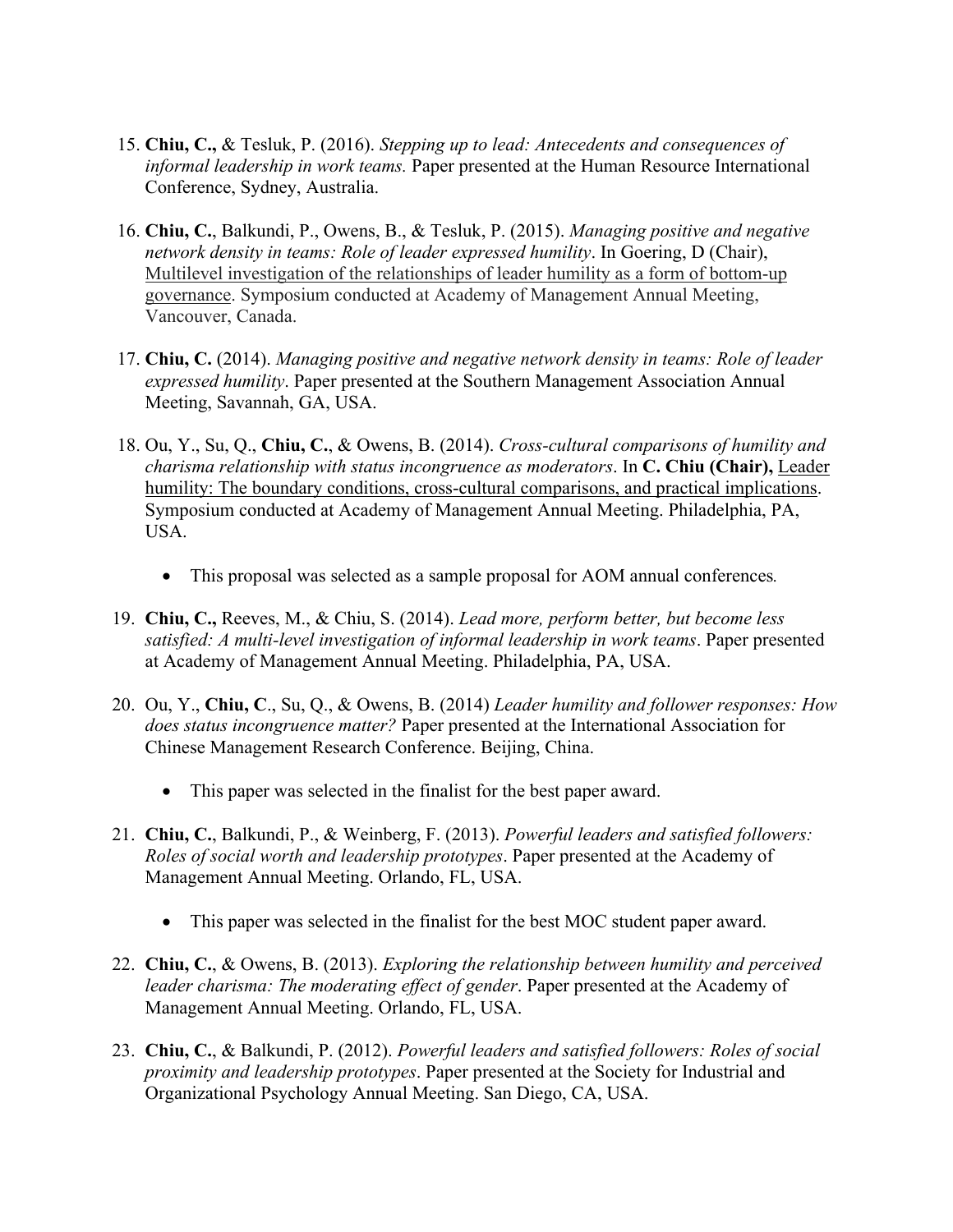- 24. **Chiu, C.** (2011). *Modeling the effectiveness of transformational leadership in teams*. Paper presented at Southern Management Association Annual Meeting. Savannah, GA, USA.
- 25. **Chiu, C.**, Wang. L., Brouer, R., & Dansereau, F. (2011). *Political skill and transformational leadership effectiveness: an examination among sub-construct relationships*. Paper presented at Academy of Management Annual Meeting. San Antonio, TX, USA.
- **26. Chiu, C.**, Lin, H., & Cheng, S. (2009). *Transformational leadership and team behavioral integration: the mediator role of team learning*. Paper presented at Academy of Management Meeting. Chicago, IL, USA.

## **SELECTED HONOURS AND AWARDS**

- 1. UniSA Business Research Excellence Commendation, University of South Australia, 2021
- 2. UniSA Business Teaching Excellence Commendation, University of South Australia, 2021
- 3. UniSA Business Mid-Career Research Excellence Award, University of South Australia, 2020
- 4. UniSA Business Teaching Excellence Commendation, University of South Australia, 2020
- 5. Finalist of the Most Promising Research Proposal in Leadership, PDW of "Improving Leadership Research", Academy of Management Conference, 2018
- 6. Business School Early Career Research Excellence Commendation, University of South Australia, 2017
- 7. Early Career Researcher Networking Awards, University of South Australia, 2017 (AUD \$11,500)
- 8. PhD Student Award, Department of Organization and Human Resources, University at Buffalo, 2013 (USD \$ 900)

## **RESEARCH GRANTS**

- 1. RNUDS 2020 Scheme DSTG Grant, 2021-2022 (AUD \$249,702; shared with Ruchi Sinha, Gillian Yeo, Bart De Jong, and Andrew Yu)
- 2. UniSA Research Themes Investment Scheme (RTIS) Seed Fund, 2019 (AUD \$38,500; Primary Investigator; shared with Michelle Tuckey, Carol Kulik, and Matylda Howard)
- 3. The Society for the Advancement of Management Studies (SAMS) funding, 2019 (GBP £8,000)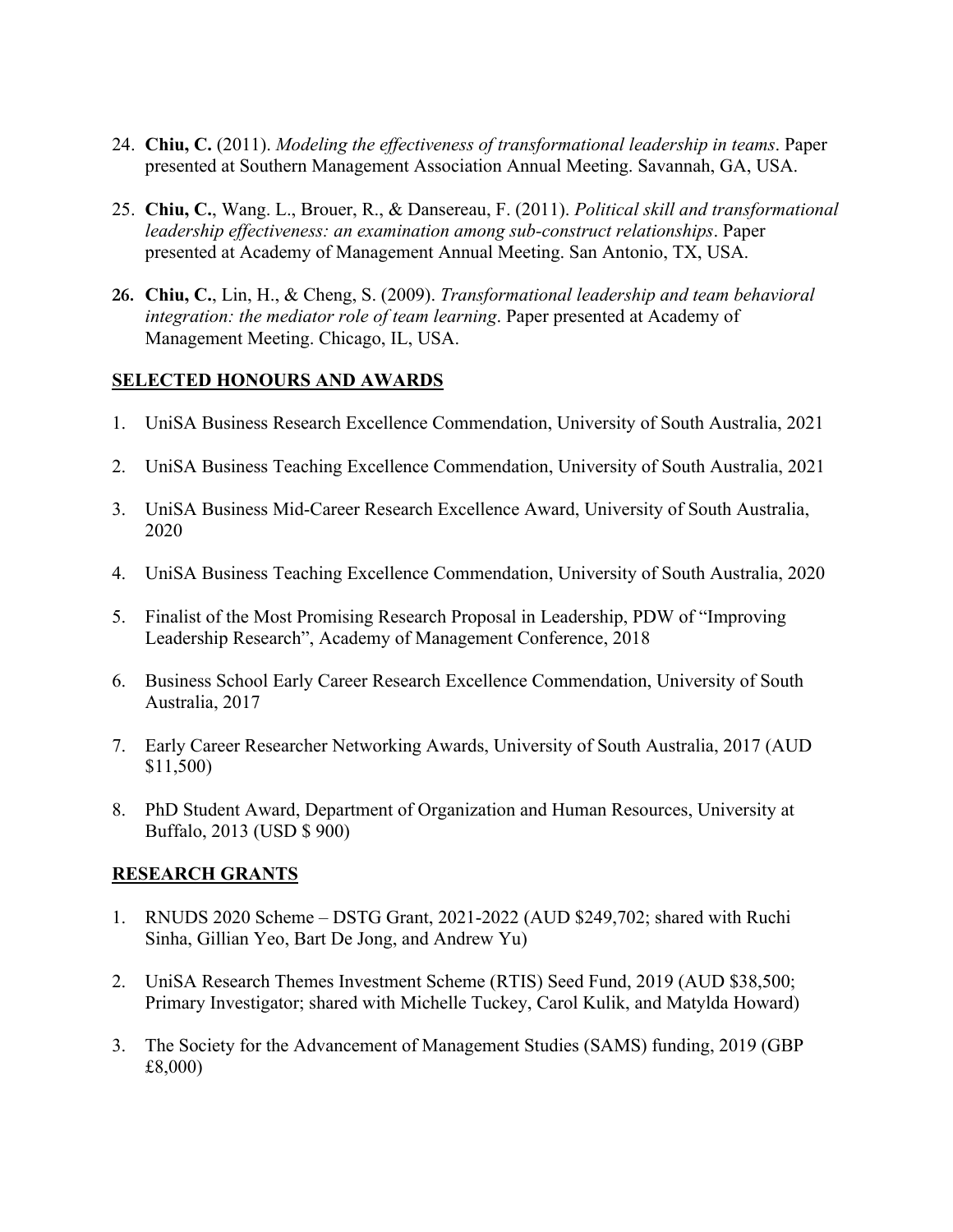- 4. Australia-Germany Joint Research Cooperation (DAAD) Scheme Grant (No. 57379159), 2017 (AUD \$30,500; Primary Investigator; shared with Brooke Gazdag and Jill Gould).
- 5. Research Fellowship, Center for Leadership and Organizational Effectiveness, University of Buffalo, 2014-2015 (USD \$50,000)
- 6. Research Fellowship, Wheatley Institution at Brigham Young University, 2013-2015 (USD \$ 50,000)
- 7. Graduate Student Association Conference Grant, University at Buffalo, 2009 (USD \$ 500)
- 8. Graduate Student Assistantship, University at Buffalo, 2008-2012
- 9. American International Education Foundation (AIEF) Scholarship, Taiwan, 2008 (USD \$ 1,000)
- 10. Chung Hwa Rotary Scholarship, Taiwan, 2004 (NTD \$ 120,000)

#### **TEACHING EXPERIENCE**

 $\overline{UG}$  = Undergraduate; PG = Postgraduate; MBA = Master of Business Administration

#### **University of South Australia (2015 ~ 2021; internal & external/online)**

At UniSA, teaching evaluation is rated based on a -100 to 100 scale (i.e.,  $I = -100$ ,  $2 = -50$ ,  $3 = 0$ ,  $4 = 50$ ,  $5 = 100$ ). *The average score at Business school is 48*. *Top 5% = 75*.

| Courses                                                                | <b>Avg. Instructor Ratings</b> |
|------------------------------------------------------------------------|--------------------------------|
|                                                                        | $(range = -100 \sim 100)$      |
| Organisational Leadership (BUSS 3050), internal & online, 2017 - 2021  | 76                             |
| Leadership for Growth (BUSS 5438), MBA, internal & online, 2020 - 2021 | 81                             |
| Foundations of HRM (BUSS 2043), UG, internal & online, 2016 - 2019     | 70                             |
| Research for Business Decision Making (BUSS 5397), PG, internal, 2016  | 54                             |

### **UniSA Online Course Developer (2017 – 2021)**

Organisational Leadership (BUSS 3096) Foundations of HRM (BUSS 2077)

#### **University at Buffalo (2011 ~ 2015)**

*School average of teaching effectiveness: 3.8/5.0*

| Courses                                              | Avg. Instructor Ratings |
|------------------------------------------------------|-------------------------|
| Human Resource Management (MGI 301), UG, 2012 - 2015 | 4.4/5.0                 |
| Organizational Behavior (MGB 301), UG, 2013 - 2015   | 4.5/5.0                 |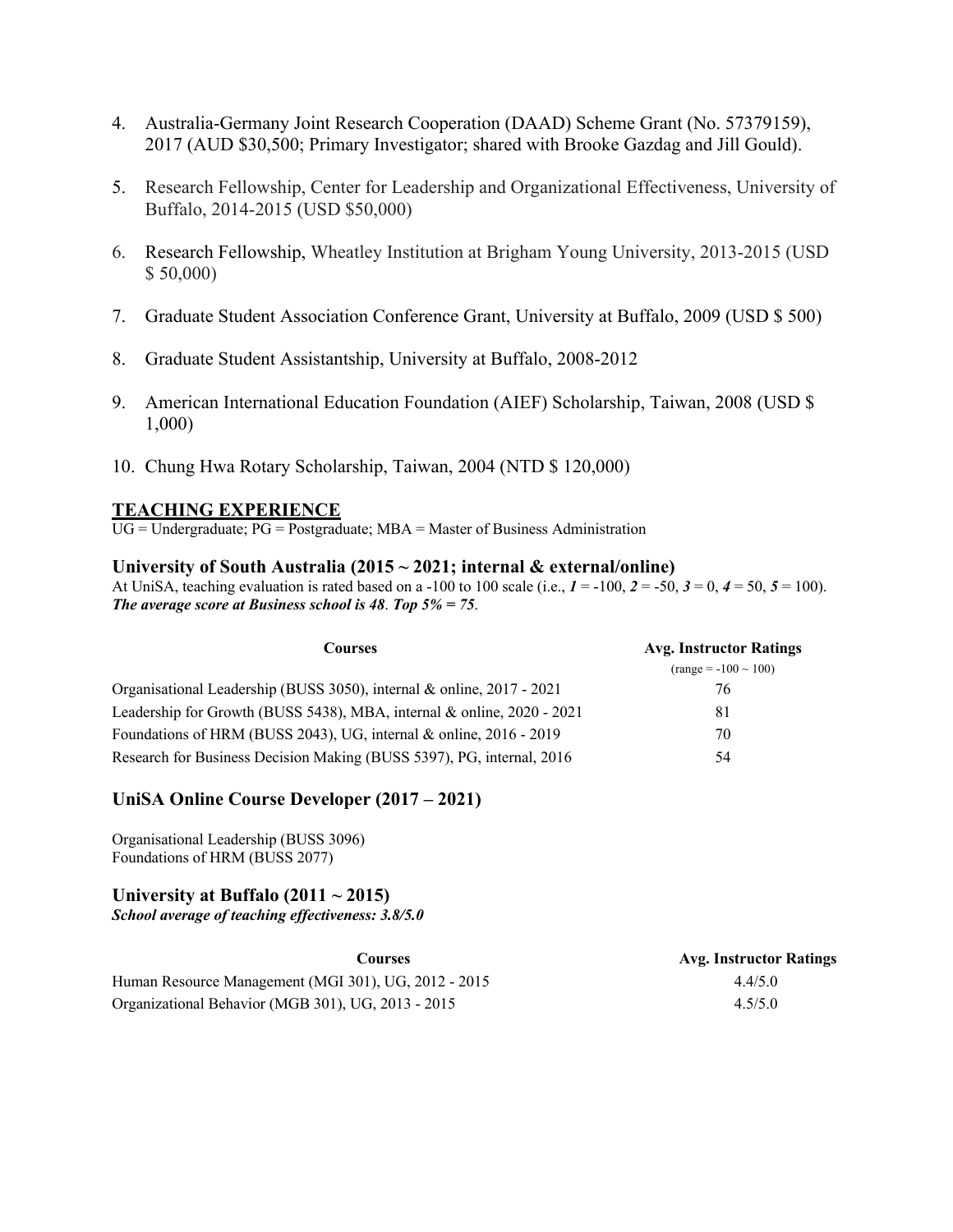## **ACADEMIC SERVICE**

## **Editorial Board and Review Activities**

- Editorial Board of *Journal of Organizational Behavior* (A\*): 2018 ~ present
- Editorial Board of *Human Relations* (A\*/ FT 50): 2019 ~ present
- Editorial Board of *Journal of Management* (A\*/FT 50): 2021 ~ present
- Ad Hoc Reviewers for A\*/FT 50 Journals: *Academy of Management Journal, Journal of Applied Psychology, Organizational Behavior and Human Decision Process, Journal of Management Studies, Personnel Psychology, Leadership Quarterly*

## **Conference Session Chair & Committee**

ANZAM *Board Member/Regional Representative*, 2022 ~ present.

AOM OB Division *Global Committee Member*, 2020 ~ present.

PDW Organizer, *the Art of Writing and Publishing for Non-English Writers, AOM virtual conference*, 2020, 2021.

Paper Session Chair, *Team Leadership*, *AOM conference Boston*, 2019

Conference Committee Member for the *CARMA conference Australia, Adelaide, 2017*

Track Chair (Global Business Leadership) for the *ANZIBA Conference 2017.*

PhD Consortium Committee Member for the *2nd Human Resource International Conference (HRIC), Sydney, 2016*.

### **Research Supervision**

<sup>+</sup> Supervised while at the University of South Australia

Affan Bokhari (2021 PhD), co-supervisor with R. Sinha<sup>+</sup> Gayathri Wickramasinghe (expected 2022, PhD), co-supervisor<sup>+</sup> Maria Cecilia Tournour (expected 2023, MPhil), primary supervisor<sup>+</sup>

## **University Leadership and Committee Membership**

<sup>+</sup> While at the University of South Australia; \* While at the University of Adelaide

Research Engagement Committee Member, Adelaide Business School  $(2022 \sim)^*$ 

Associate Director, Centre for Workplace Excellence  $(2020 \sim 2021)^+$ 

UniSA Business Internal Reference Group  $(IRGs)$   $(2021)^{+}$